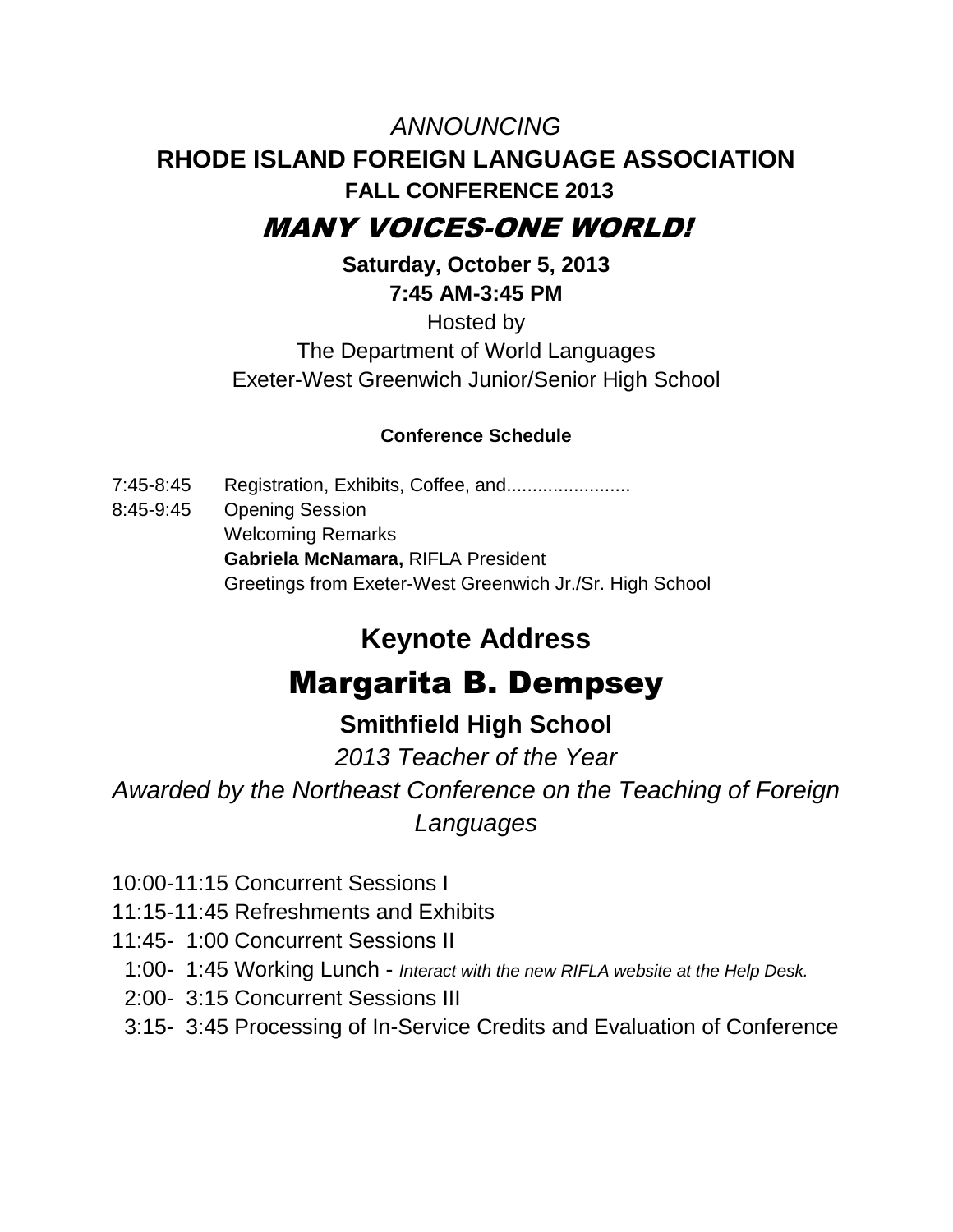#### **CONCURRENT SESSIONS I: 10:00-11:15**

#### **A. Multiple Intelligences-Activities that Work**

#### **Presenter: Cheryl Berman, Newington Public Schools, Newington, NH**

This session will present successful and affordable activities in the FLES classroom using Howard Gardner's Theory of Multiple Intelligences. See how you can enhance your activity "tool box" while increasing your ability to reach all learners. Examples will be given in Spanish but can be applicable to all FLES classes.

#### **B. AATF Session: 4X2: Students explore 4 Francophone Bilingual Cities Presenter: Claire Leatham, Chariho Regional High School**

The presenter will describe her project where novice students worked in small groups to create PowerPoint presentations with embedded podcasts in French about the travels of two fictional siblings to Montréal, Brussels, Bienne or Perpignan. This project addresses not only the "5 C's" but also the four skills of language learning. This session will be given in French.

#### **C.** *News & Networking***: Tomorrow's Technology Today**

#### **Presenter: Dan Battisti, Houghton Mifflin Harcourt**

Give your students a direct connection to French and Spanish culture with *News & Networking.* This feature gives students access to high-interest, age-appropriate articles and video with updates throughout the school year. No need to spend time searching. We've done the work for you! Activities to support the articles and videos are included. We will demonstrate how your students will have the ability to share comments via a monitored blog. Participants will receive a free 4-month access to this site

#### **D. Language Learning Any Time, Any Where, Any Device with SANSSpace™ Virtual Language Lab**

#### **Presenter: Chip Howe, Chester Technical Services**

Learn how you can engage your students with 24/7 access to any authentic multimedia activities and content from any publisher to increase L2 productivity. Tools for collaborative learning including text/audio/video chat. A virtual audio/video comparative recorder designed for listening and response activities with the recording using an iPad, tablet, or smartphone. Easy detailed tracking of student progress followed by teacher audio/video/text feedback to the students work.

#### **E. Poetry in the Portuguese Classroom**

#### **Presenter: Silvia Oliveira, Rhode Island College**

This session will focus on a diverse body of poetic texts in Portuguese and activities that facilitate writing, including grammar modules. We will also evaluate how these texts align with STEM and Core Curricula.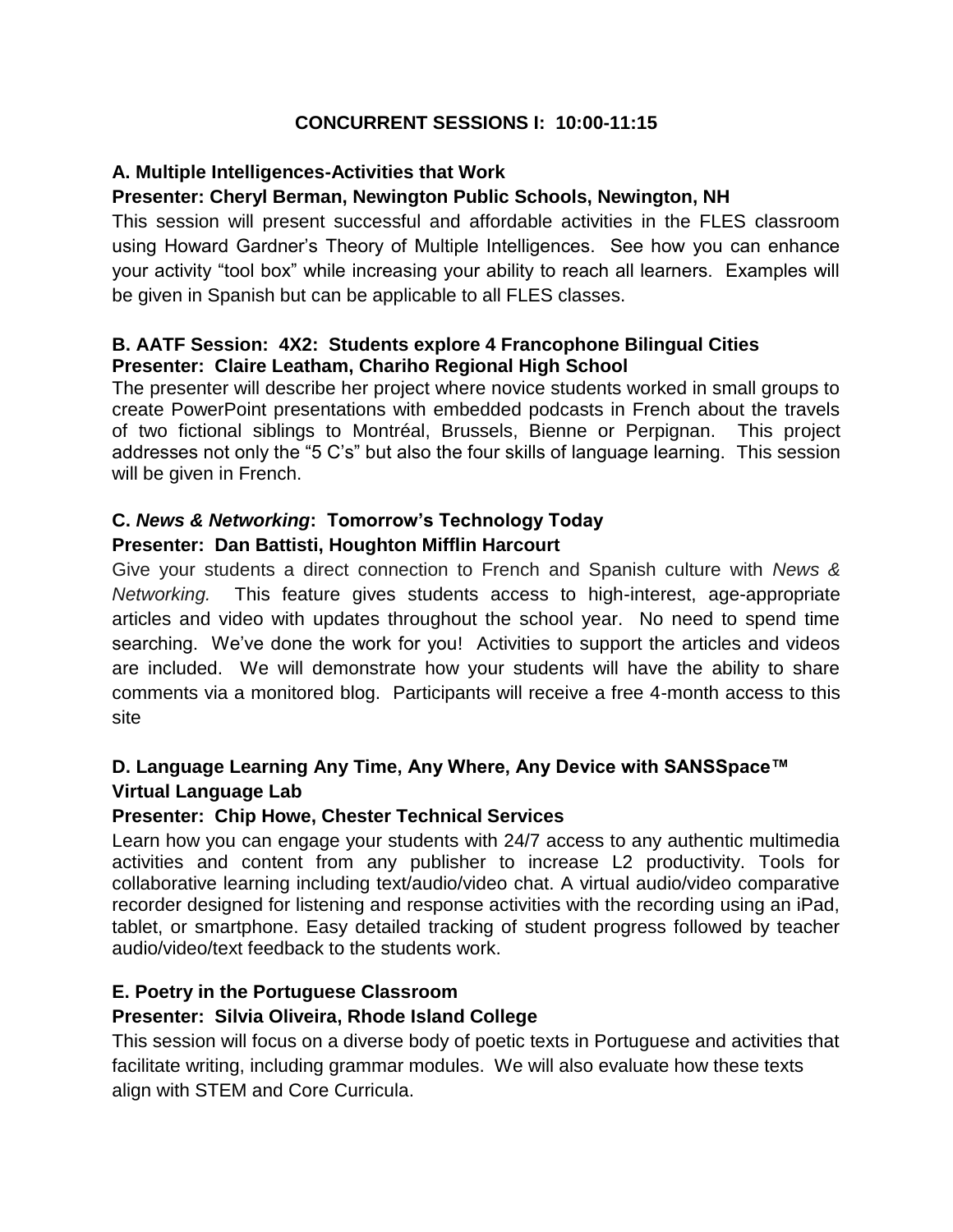## **F. Volunteerism in Latin America-Exciting and Rewarding!**

**Presenter: Joan Schaeffer, National Registration Center for Study Abroad, NH** This presentation will detail over 50 organizations in Latin America offering exciting volunteer and internship opportunities for teachers and their students. Participants will learn about the mission of organizations, specific positions available, skills needed and receive a list of website addresses as well. The presenter will provide time for Q & A as well as the sharing of resources among participants.

## **G. Using Blackboard Collaborate Tools in Intermediate and Advanced Spanish Classes**

#### **Presenter: María Laura Lenardon, Bryant University/University of Pittsburgh**

This session explores the use of some of the "Collaborate Voice Tools" available in the course management system "Blackboard" for teaching Spanish. The presenter will explain what these "tools" are, how to use them, and give important tips about their implementation. Sample activities and student work from a Spanish class will be given, but these activities can be applied to instruction in any language class.

#### **CONCURRENT SESSIONS II: 11:45-1:00**

## **A. Raising the Profile of the World Language Department in Your District Presenters: Sarah Steverman, Westerly Public Schools and Erin Papa, University of Rhode Island Chinese Language Flagship Program**

Using current state and national initiatives, such as the TELL Project and the *RI Roadmap to Language Excellence*, participants will learn how to protect and promote the value and necessity of second language learning in their districts.

## **B. Foreign Language Week-Celebrate Languages!**

#### **Presenter: Nicole Strandson, Sharon High School, Sharon MA**

This session will provide many ideas on celebrating National Foreign Language week in your school. Participants to this session are encouraged to share their own activities from that highlight National Foreign Language week.

## **C. Tools of the Trade-Back by Popular Demand!**

#### **Moderators: Christina Izzi, Narragansett School Department and Michaela Onosko, The Jamestown Lawn Avenue School**

Ever feel that you could really use some fresh ideas but don't know where to start or don't have the time or patience to search the internet? This session allows teachers to share their favorite lessons, units, portfolio tasks and activities with other professionals and receive some great new ideas in return. This session is geared toward middle and high school teachers of any language. **Participants of this session must bring 30 copies of the lesson/unit/task/activity they wish to share.**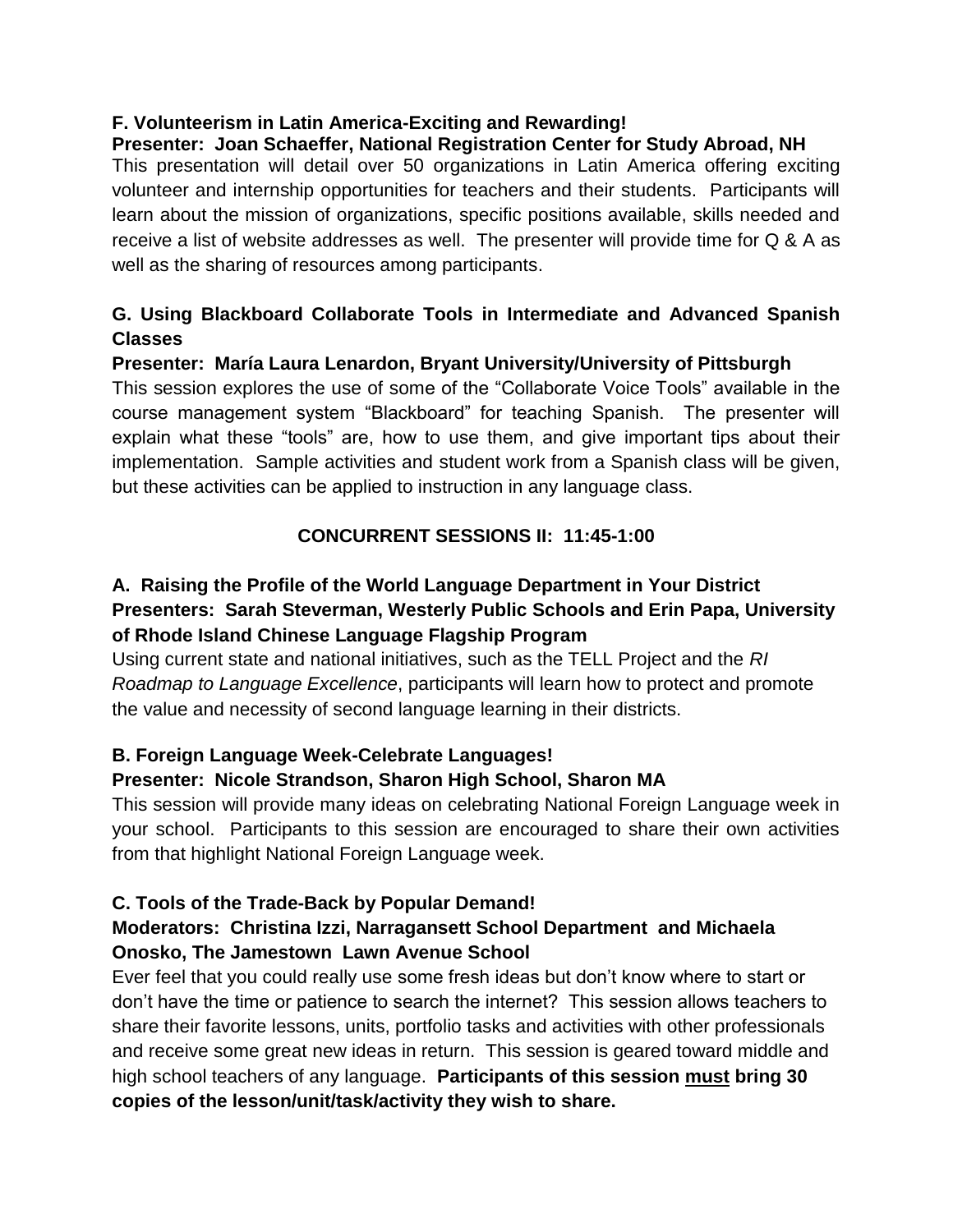#### **D. Connecting Art to the World Language Classroom-Best Session RIFLA 2010! Presenter: Gabriela McNamara, Narragansett School Department**

Help your students appreciate art by integrating this unit into your WL curriculum. All materials needed to develop this project will be given in Spanish, French and Italian.

#### **E. How the French Consulate Can Help You in Your French Classes Presenter: Magali Boutiot, Consulat de France, Boston MA**

The French Embassy's *Mission Culturelle et Universitaire aux Etats-Unis* provides help to French educators from all over the country. A representative from the French Consulate in Boston will explain how to apply for grants, become a Teaching Assistant and how to join on-going training sessions organized at the Consulate.

#### **F. Equity for All: Fair Trade (CANCELLED!)**

#### **Presenter: Suzanne Pezzulli, The Gordon School**

This session aims to provide teachers and their students opportunities to work with a local community organization as a way to deepen their understanding and awareness of global issues.

#### **G. Depth and Breadth in the WL Survey Course Presenter: Tony Houston, Bryant University**

This session demonstrates how a survey course can deliver a panoramic view without undue sacrifice to depth of learning, emphasizing application of knowledge over rote memory. The Spanish for Business course serves as an example, with students researching specialized areas such as finance, management and marketing independently, and then bringing their combined expertise to bear on a collaborative business plan.

#### **H. iPads in the Language Classroom**

#### **Presenter: Amy Hubertus, Exeter/West Greenwich Middle School**

This session will equip teachers with knowledge related to the basic and advanced features of the iPad and demonstrate how teachers and students can efficiently use an iPad in the FL classroom. iPads will be provided or bring your own!

#### **CURRENT SESSIONS III 2:00-3:15**

## **A. Film in the Spanish Classroom: Spotlight on Female Directors**

#### **Presenter: Heather M. Moon, Bryant University**

The presenter will give an overview of contemporary female directors from Spain, Mexico and Argentina, including Icían Bollían, Mariana Chenillo, Andrea Martínez, Gracia Querejeta and others. The session will focus on specific films and their potential for the high school and/or college classroom. Participants are encouraged to share their own best practices for using film in the classroom.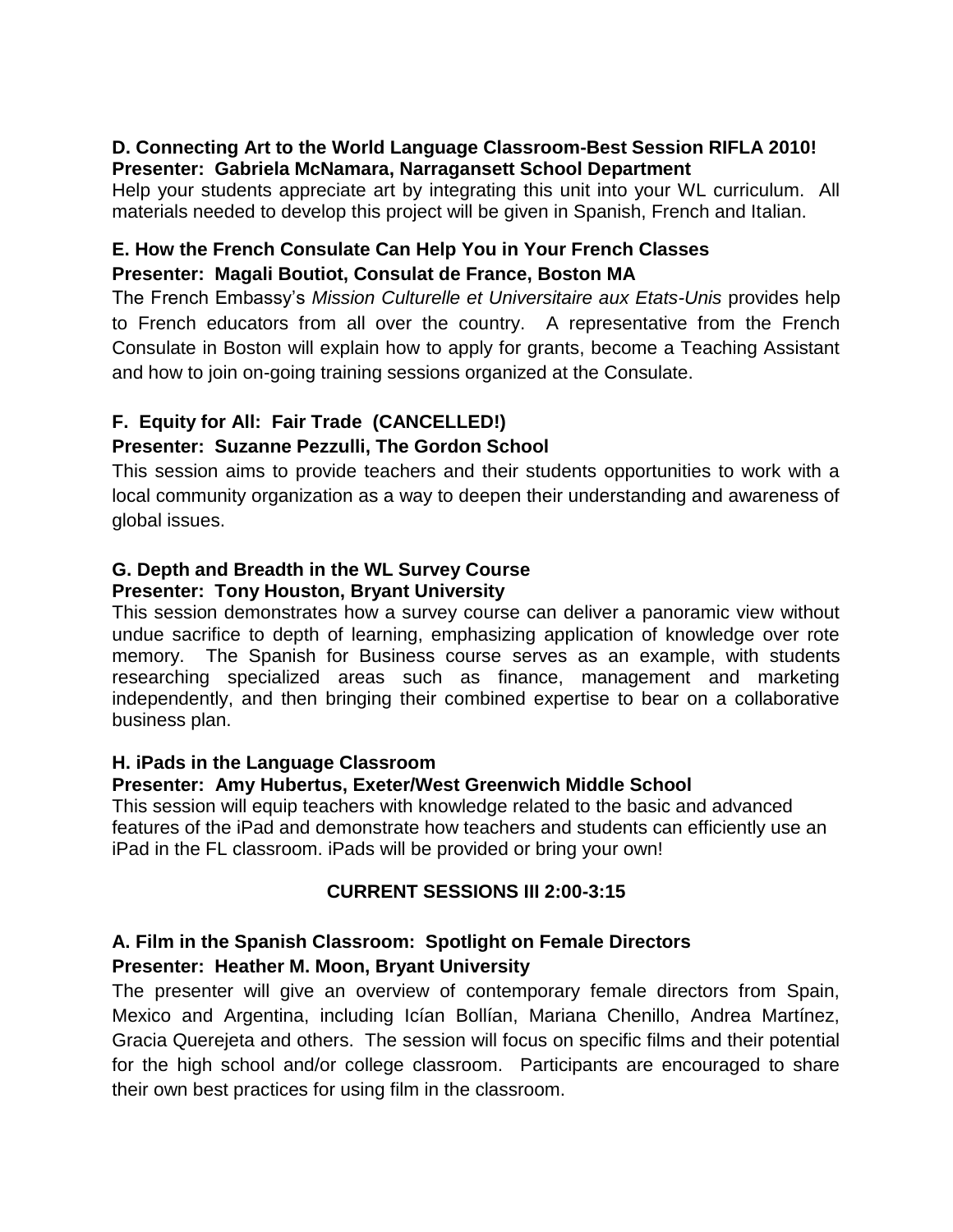## **B. RITI SESSION: Students and Teachers Just Want to Have Fun! Presenter: Daniela Johnson, Narragansett High School**

In this session, a number of different activities, on and off line, will be presented which will put communication first, enrich your creativity and enjoy your life with your students. Examples will be given in Italian but can be adapted to any World Language (WL) classroom.

### **C. Flipping the World Language Classroom**

#### **Presenter: Kristin Pontarelli, East Greenwich High School**

This session will introduce how to "flip" the world language classroom by creating tutorials for students to be viewed at home as homework assignments. Classroom activities then are devoted to in-depth practice and use of the language.

#### **D. Revisiting the Past: Columbus and the New World Presenter: Vanessa Del Giudice, RIFLA Board**

This project will take your students beyond the "culture capsule" version of Columbus' legacy. Using original sources, students will explore early colonial history, as well as myths of the encounter. Activities include cooperative tasks, web searches, role play, writing prompts, a movies and past tense practice. Lesson plans and student materials will be provided for all activities, along with assessment rubrics and a list of online resources

## **E. Differentiated Instruction and Multiple Intelligences-Best Session RIFLA 2012! Presenter: Dana Edward Ramey, Middletown High School**

In light of the new RI Evaluation System for teachers, it is important to re-examine differentiated instruction and multiple intelligence as a way to better reach our students. In this session, we will compare and share our knowledge of **"DI"** and **"MI"** and explore the feasibility of their use for student motivation and improved learning.

## **F. Puentes: Dual Immersion Bilingual Program and FLES WL Program Presenter: Kate Serio, Regional Multicultural Magnet School, New London, CT**

This session will include an overview of these two programs for language learning and a discussion on their implementation.

## **G. Station Teaching in the Foreign Language Classroom**

#### **Presenter: Paula Serowik and Christina Salois, East Providence High School**

In this session, participants will learn the rationale for using station teaching and receive instructions and suggestions for creating units using this technique. Previously created units in French will be available to all who attend. Examples will be given in French, Portuguese and Spanish.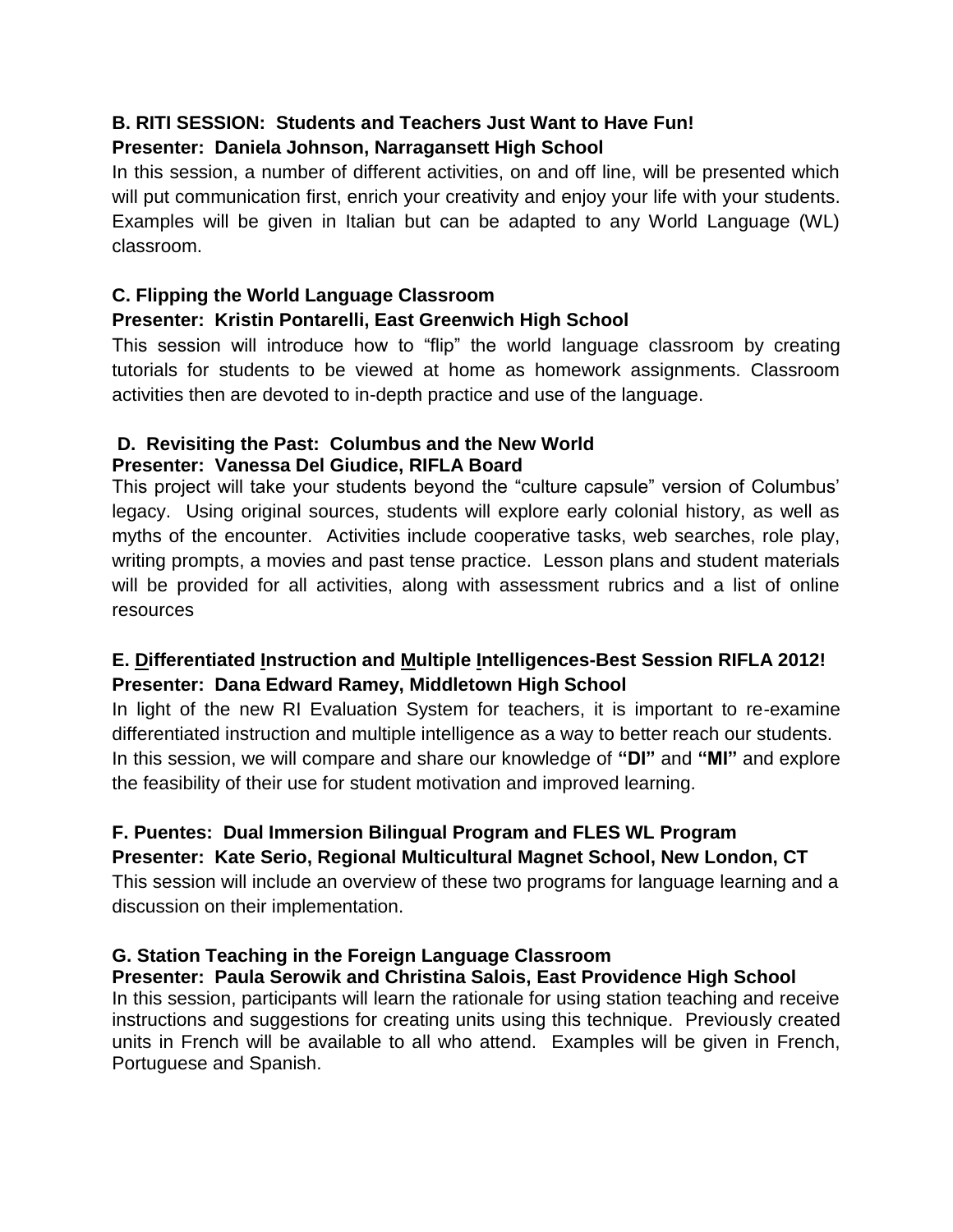**Special thanks to the following Exhibitors: ACIS Educational Tours Chester Technical Services, Inc. Houghton Mifflin Harcourt/Holt McDougal Lectorum Publications, Inc. National Registration Center for Study Abroad Pearson Curriculum Group Project Guate Santillana USA Publishing Co. Inc. Students Love Travel Tandberg Educational Vista Higher Learning**

**Please visit our Colleagues' Information Tables: American Association of Teachers of French American Association of Teachers of Spanish and Portuguese NNELL**

**The Northeast Conference on the Teaching of Foreign Languages Rhode Island Teachers of Italian URI Chinese Language Flagship Program URI International Engineering Program**

**REGISTRATION INFORMATION** *Save time! Register online!*  **Register for the 2013 RIFLA Fall Conference at [www.rifla.org!](http://www.rifla.org/)**

#### **Registration Fees:**

**Member:** Pre-Conference (by 9/25): \$35; On-Site (after 9/25): \$45 **Non-member:** Pre-Conference: \$45; On-Site: \$55 **Student Member:** Pre-Conference: \$16; On-Site: \$26

For those who prefer to mail a check, there is a conference registration form included in this mailing and for download on the website. In an effort to reduce paper waste and postage costs, RIFLA will be moving to a *completely online registration system in 2014.* 

**[www.rifla.org](http://www.rifla.org/)**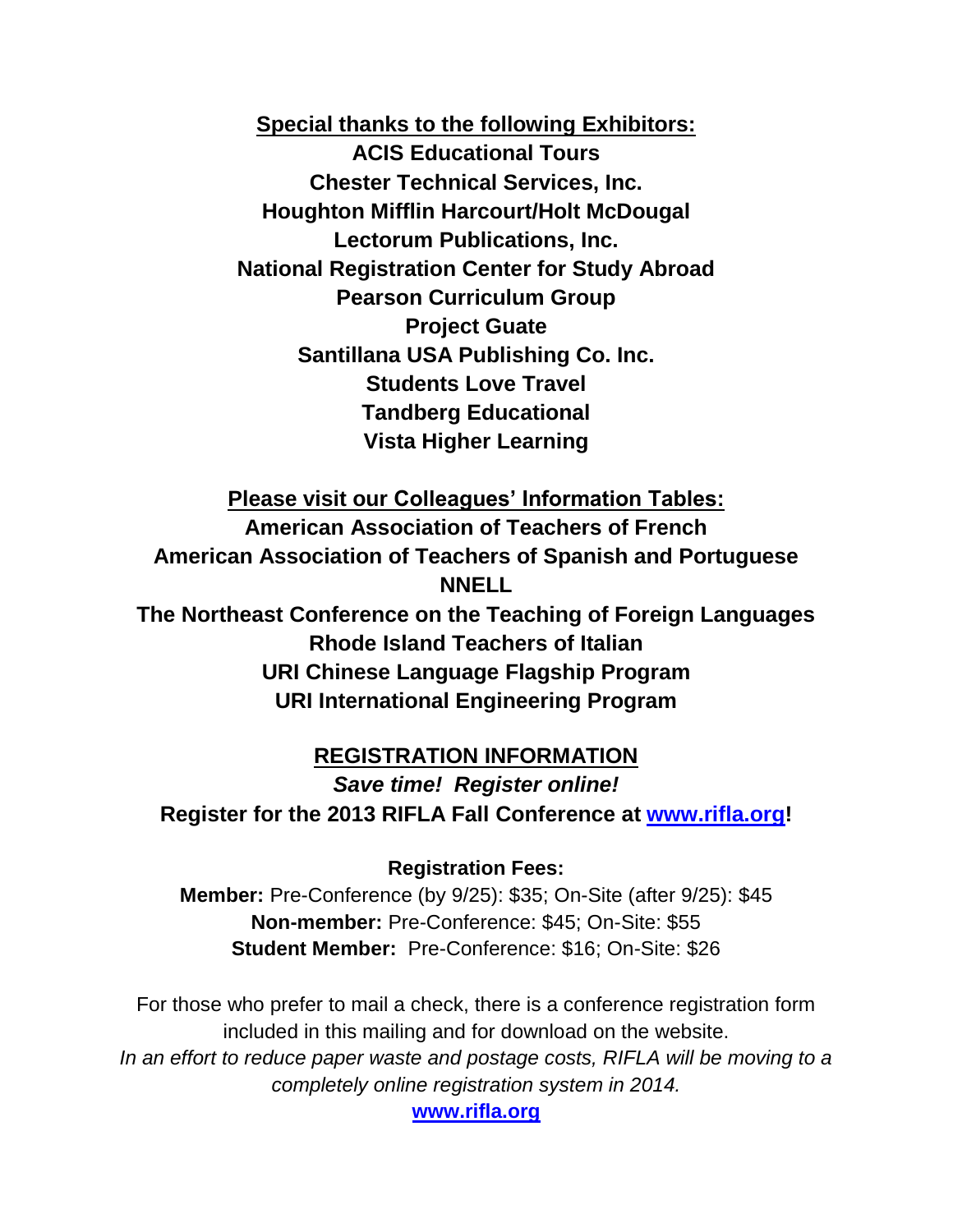#### **CONFERENCE REGISTRATION FORM**

*Many Voices-One World!*

**Saturday, October 5, 2013 7:45 AM-3:45 PM Exeter/West Greenwich Jr/Sr High School West Greenwich, Rhode Island FEES--SEE MEMBERSHIP FORM**

**Conference Registration Fee Includes: Exhibits, Keynote Address, Three Concurrent Sessions, Lunch and Refreshments Please indicate the three sessions you would like to attend, and include this form with the membership form and fees by**

#### **September 25, 2013**

#### **CONCURRENT SESSIONS I 10:00 a.m.-11:15 a.m.**

- **\_\_\_\_\_A . Multiple Intelligences-Activities that Work**
- **\_\_\_\_\_B. AATF Session: 4X2: Students explore 4 Francophone Bilingual Cities**
- **\_\_\_\_\_C.** *News & Networking***: Tomorrow's Technology Today**
- **\_\_\_\_\_D. Language Learning Any Time, Any Where, Any Device!**
- **\_\_\_\_\_E. Poetry in the Portuguese Classroom**
- **\_\_\_\_\_F. Volunteerism in Latin America-Exciting and Rewarding!**
- **\_\_\_\_\_G. Using Blackboard Collaborate Tools**

#### **CONCURRENT SESSIONS II 11:45 a.m.- 1:00 p.m.**

- **\_\_\_\_\_A. Raising the Profile of the World Language Department in Your District**
- **\_\_\_\_\_B. Foreign Language Week-Celebrate Languages!**
- **\_\_\_\_\_C. Tools of the Trade-Back by Popular Demand!**
- **\_\_\_\_\_D. Connecting Art to the WL Classroom-Best Session RIFLA 2010!**
- **\_\_\_\_\_E. How the French Consulate Can Help You in Your French Classes!**
- **\_\_\_\_\_F. Equity for All: Fair Trade**
- **\_\_\_\_\_G. Depth and Breadth in the WL Survey Course**
- **\_\_\_\_\_H. iPads in the Language Classroom**

#### **CONCURRENT SESSIONS III 2:00 p.m.- 3:15 p.m.**

- **\_\_\_\_\_A. Film in the Spanish Classroom: Spotlight on Female Directors**
- **\_\_\_\_\_B. RITI SESSION: Students and Teachers Just Want to Have Fun!**
- **\_\_\_\_\_C. Flipping the World Language Classroom**
- **\_\_\_\_\_D. Revisiting the Past: Columbus and the New World**
- **\_\_\_\_\_E. Differentiated Instruction & Multiple Intelligences-Best Session RIFLA 2012!**
- **\_\_\_\_\_F. Puentes: Dual Immersion Bilingual Program & FLES WL Program**
- **\_\_\_\_\_G. Station Teaching in the Foreign Language Classroom Station**

#### **NAME\_\_\_\_\_\_\_\_\_\_\_\_\_\_\_\_\_\_\_\_\_\_\_\_\_\_\_\_\_\_\_\_\_\_\_\_\_\_\_\_\_\_\_\_\_\_\_\_\_\_\_\_\_\_\_\_\_\_\_\_**

#### **INSTITUTION SERVED\_\_\_\_\_\_\_\_\_\_\_\_\_\_\_\_\_\_\_\_\_\_\_\_\_\_\_\_\_\_\_\_\_\_\_\_\_\_\_\_\_\_\_**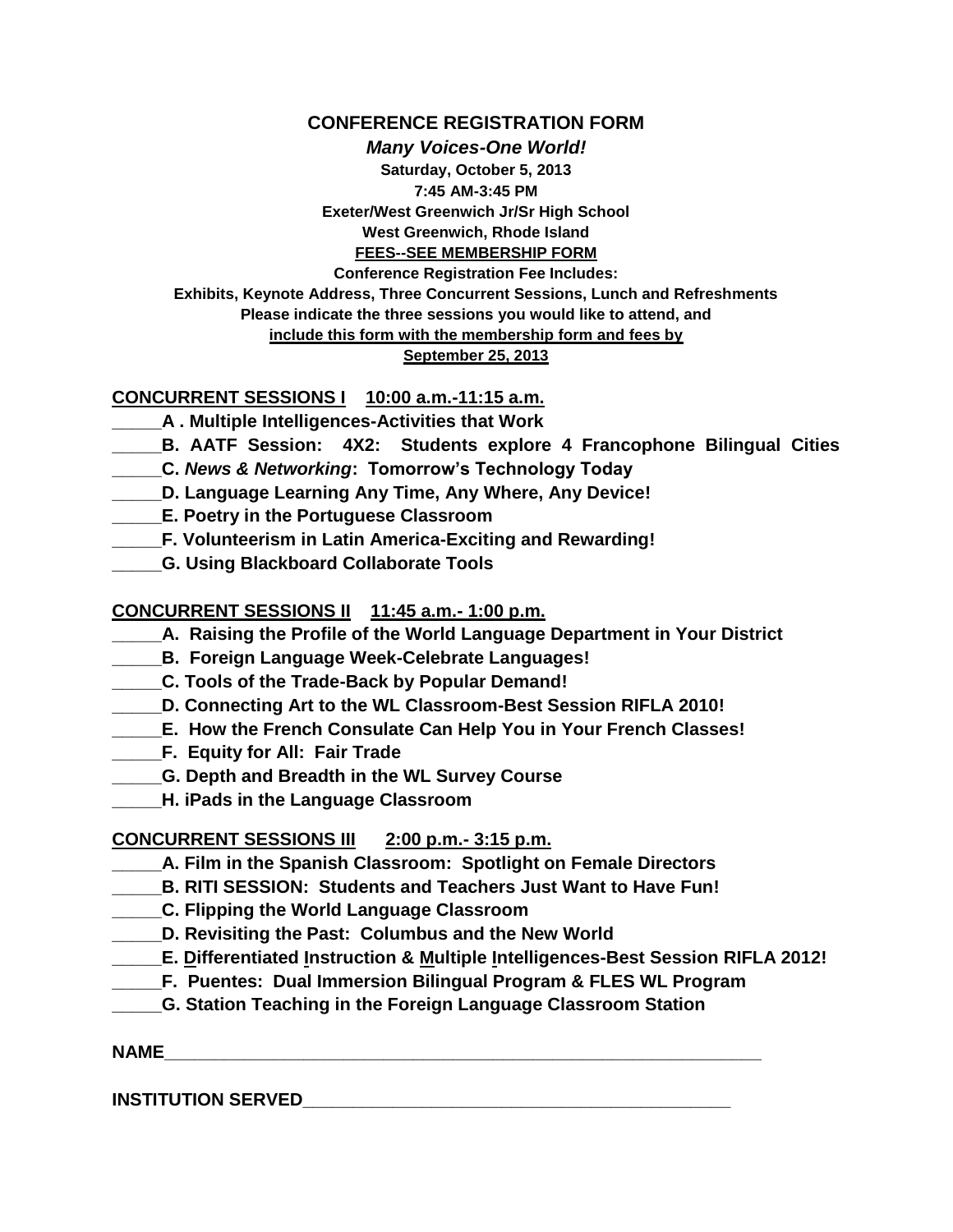## *RHODE ISLAND FOREIGN LANGUAGE ASSOCIATION*

#### **ANNUAL DUES NOTICE (2014) and CONFERENCE PRE-REGISTRATION 2013**

Membership in the Rhode Island Foreign Language Association is open to anyone interested in World Languages, their Literature and Cultures. The organization sponsors the following professional activities and services:

- Annual Conference with in-service credits.
- Professional meetings and workshops.
- Subscription to the RIFLA Gazette. It contains news articles and timely announcements about local and national World Language activities.
- Access to Directory of all World Language Teachers in Rhode Island.
- ANNUAL AWARDS RIFLA recognizes excellence in world language teaching and learning among its members and their students.

Join your World Language colleagues and enjoy our profession's only organization for **ALL** World Language teachers in Rhode Island.

#### **Save time! Register online! To join RIFLA or renew your membership AND register for the annual FALL CONFERENCE please visit [www.rifla.org](http://www.rifla.org/) by Sept. 25, 2013.**

For registration by mail, complete the form below and send it with your check (made out to **RIFLA**) to:

| <b>Rhode Island Foreign Language Association</b><br><b>P.O. Box 200</b><br>Peace Dale, RI 02883 |  |  |  |
|-------------------------------------------------------------------------------------------------|--|--|--|
|                                                                                                 |  |  |  |
|                                                                                                 |  |  |  |
|                                                                                                 |  |  |  |
|                                                                                                 |  |  |  |
|                                                                                                 |  |  |  |
|                                                                                                 |  |  |  |
|                                                                                                 |  |  |  |
|                                                                                                 |  |  |  |
| Emeritus/a: no dues *                                                                           |  |  |  |
|                                                                                                 |  |  |  |
| Conference fee (by 9/25)**<br>Fees increase after 9/25.                                         |  |  |  |